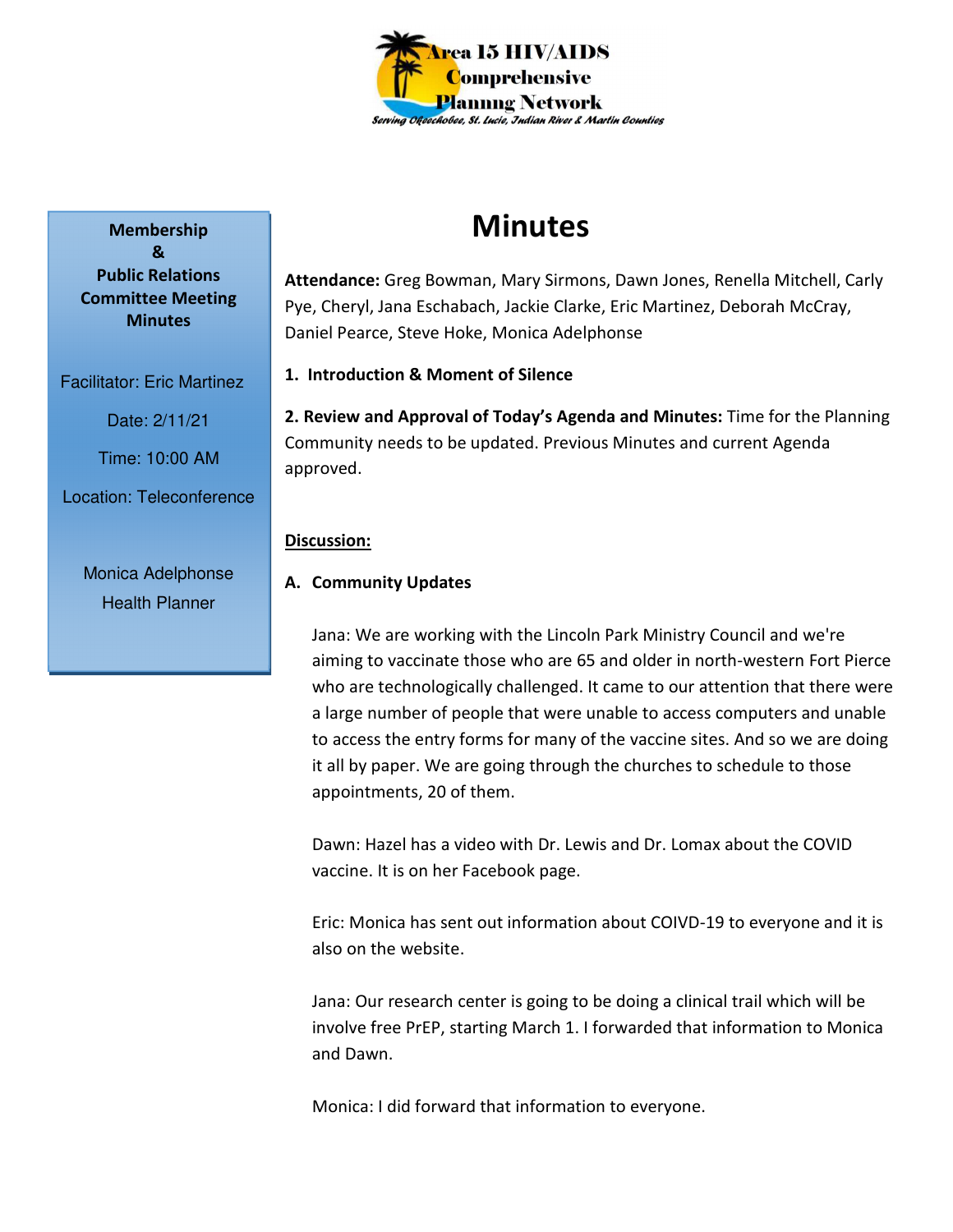## **B. Active Membership Roster**

Eric: Monica will send out the roster to everyone. Please review it and keep a copy of it.

Mary: Do the membership expire?

Eric: No, we just ask for any updates every year with the applications.

Mary: I ask because I have some members who were part of the membership who would like to be part of the Planning committee.

#### **C. Bylaws**

Eric: The Bylaws will be reviewed in the General meeting. Please review them and send out any suggestions/feedback. Monica has sent them out already.

## **D. Website Update (Roll Out date)**

Monica: I reviewed the website with my supervisor and on his end, he has to review it with his supervisor for the approval. I am hoping to have the final approval by the end of this week.

## **E. Membership Campaign**

 Eric: We would like to do something that will be an coincide of the website being rolled out, having a membership drive, and doing like a community information event, where we can invite people to be a part of the rollout. And at the same time, have some type of discussion points during that brief event. Also, discuss the Consortia and the different committees. We want to have the consumers attend the event. This is a virtual event. And, I would like to get everyone's feedback. It would be a great opportunity to get the word out and obtain possible new members.

Daniel: I think we should advertise a month before the actual event if we decide to do it. Like, create a flyer and put in all of the doctor's offices to promote it.

Eric: Please think about it and send any other feedback.